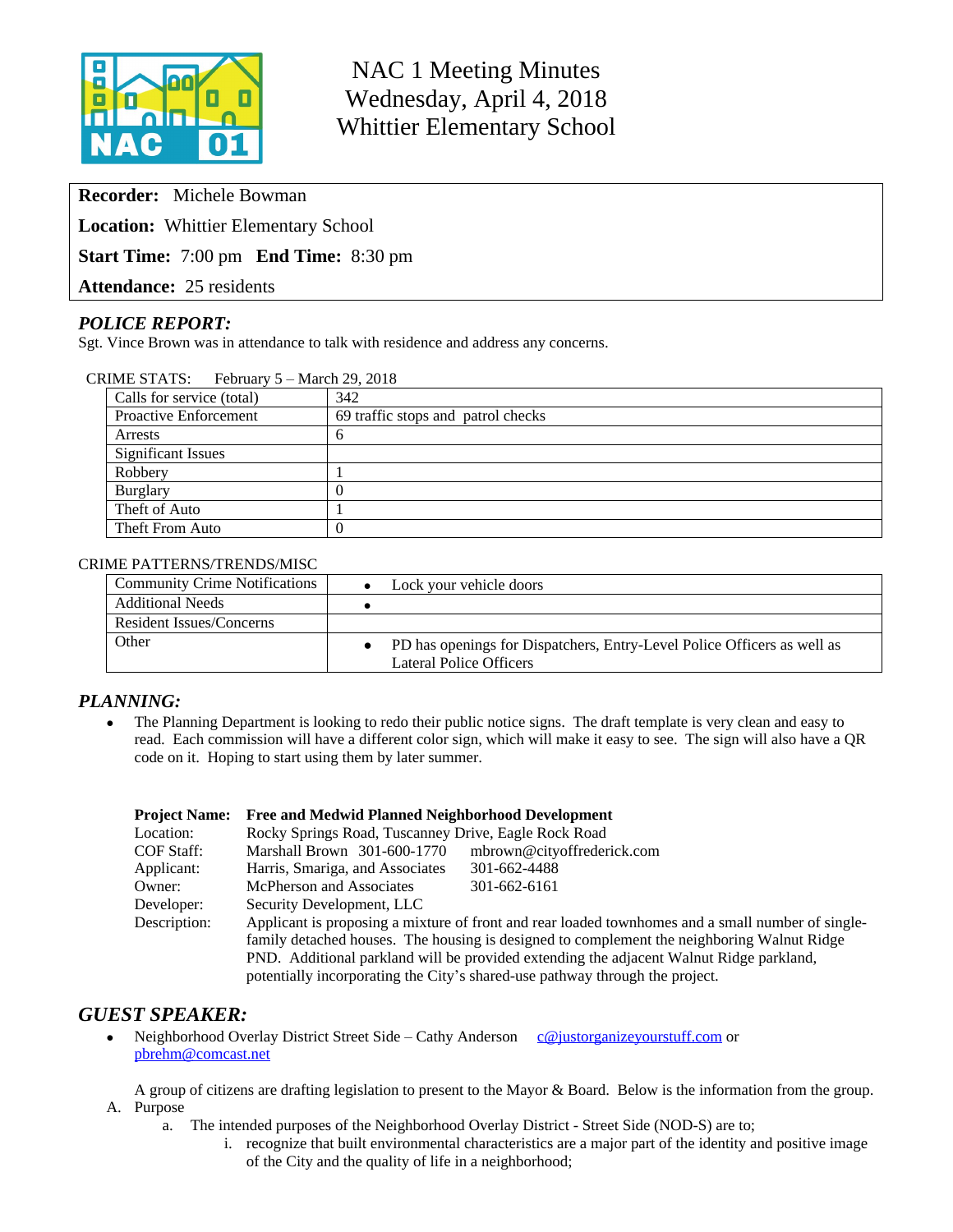- ii. conserve and enhance the traditional neighborhood character, fabric and setting (built environment) while guiding future development, reuse, and reinvestment;
- iii. Maintain property values and promote local design qualities;
- iv. reduce conflicts between new construction and existing development by encouraging compatible infill development by respecting the context of existing built environment;
- v. provide guidelines to clarify the community's expectations for the scope and scale of development within the district;

#### B. Applicability

- a. Certificate of Approval Required. Before constructing, altering, reconstructing, moving, or demolishing any site or structure, a person shall submit an application and obtain a certificate of approval from the Planning Department if:
	- i. The site or structure is in an existing or proposed NOD–S and any exterior change is involved that modifies development standards (see Section E).
- b. Constructing, altering, reconstructing, moving, or demolishing any site or structure within a NOD-S must conform with the regulations contained in this section for the adopted NOD-S.
- c. All lots and structures existing at the time that the NOD-S is first applied to the property shall not be deemed a zoning nonconformity solely because of this overlay district.
- d. All exterior changes and uses must comply with the regulations of the NOD-S, unless the Planning Department approves a special use permit allowing the exterior change or use.
- e. In addition to the showings required by the Land Management Code, all of the following standards shall be met:
	- i. The building or use existed at the time the NOD-S overlay zoning district regulations requirements were first applied to the property.
	- ii. The requested activity complies with all requirements and regulations of this LMC other than the NOD-S overlay zoning district regulations – in case of conflict, the NOD-S shall control.
- f. Nothing shall be deemed to permit the reconstruction—similar or different, whole or in part—of a building, improvement or use existing at the time the NOD-S overlay zoning regulations were first applied to the property that has been voluntarily demolished or discontinued. Voluntarily torn down buildings and improvements or discontinued uses shall be replaced with buildings, improvements and uses that comply with the regulations of the NOD-S.

#### C. Locational Guidelines

- a. Except for applications filed by the City or otherwise authorized by the Board of Alderman, the Planning Department is instructed not to accept NOD-S applications unless the application meets all the following:
	- i. Is requesting that either at least a minimum of 15 contiguous properties be zoned NOD-S or that an existing NOD-S be extended;
	- ii. Is applied to an area where at least 75% of the lots are developed; and
	- iii. Is located in an area in which a text change petition is submitted by the Board of Alderman as outlined in Sec. D – NOD-S Creation Process.
- D. NOD-S Creation or Amendment Process
	- a. Application to create or amend a NOD-S overlay shall be in accordance with the following process;
		- i. Residents representing a minimum of 20% of the property owners in the proposed NOD-S shall submit a petition to the City Clerk requesting the Planning Department consideration for a neighborhood character analysis review. The petition shall:
			- 1. Include the names, addresses and contact information of the petitioners;
			- 2. Define the proposed NOD-S study area;
			- 3. Include a count of the number of houses and secondary structures encompassed by the proposed NOD-S area;
			- 4. Cite specific zoning ordinance section/regulation of concern that the Planning Department should focus on; and
			- 5. Identify the specific built environmental characteristics to be analyzed. See Sec. E Development Standards
			- ii. The petitioning residents shall send a copy of the petition to the City Clerk, the Community Outreach Coordinator for the City of Frederick and the Coordinators of the affected Neighborhood Advisory Councils (NACs) for inclusion in the agenda and discussion at the next regularly scheduled NAC meeting.
		- iii. Prior to the petition being presented to the Board of Alderman, the Planning Department shall be granted a 60 calendar day period to review the adequacy of the petition and prepare a report confirming that the petition is compliant (the report) with Sec.  $D(a)(i)$  above..
			- 1. During this time period, the Planning Department shall mail a letter to all property owners within the proposed study area informing property owners that a NOD-S application has been filed and seeking input on what, if any, guidelines described within Sec. E -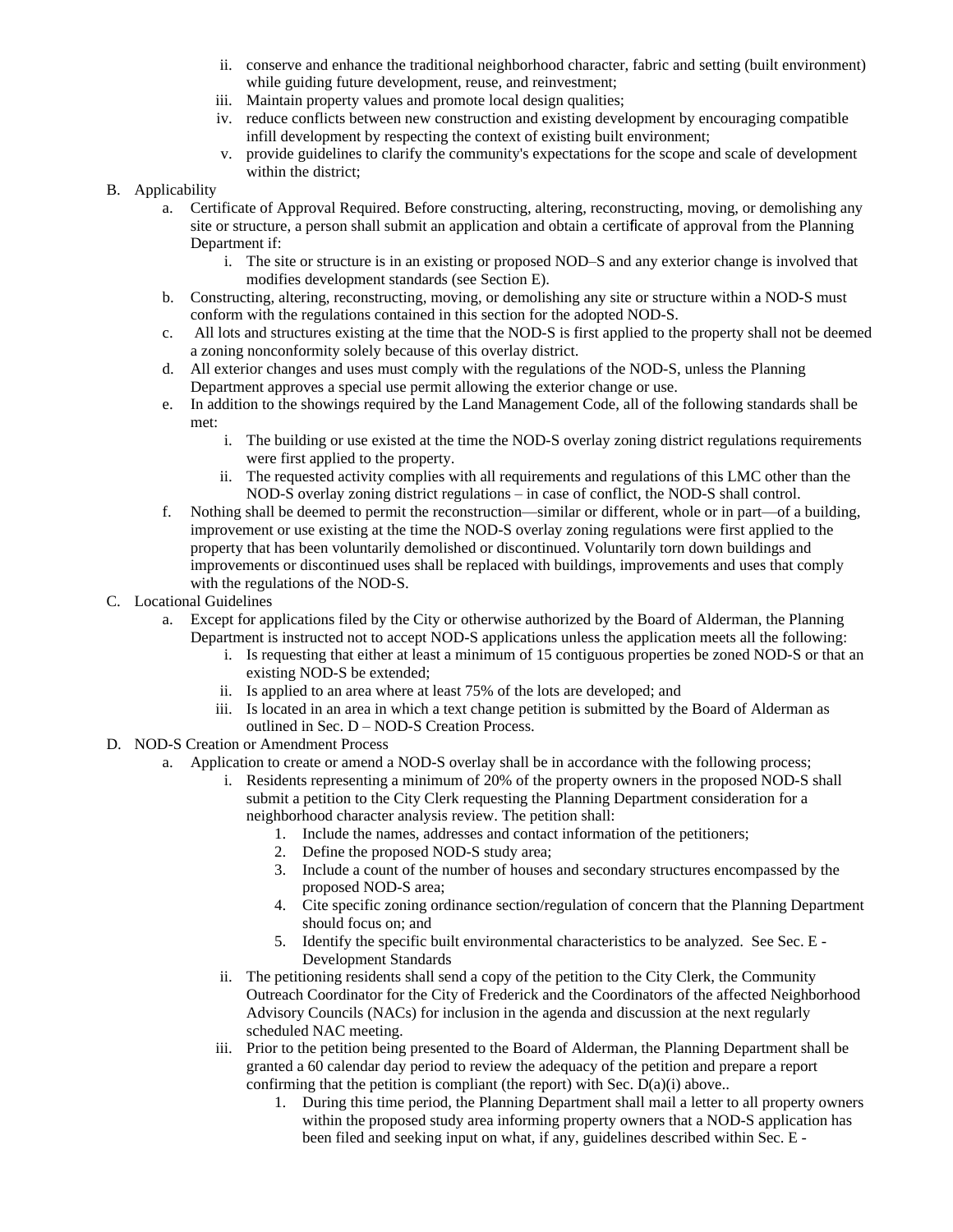Development Standards the property owners may wish the Planning Department to consider.

- 2. The Planning Department shall compile the property owner survey results and include them as part of their presentation to the Board of Alderman at the conclusion of the 60 calendar day time period.
- iv. Upon completion, the Planning Department shall present the NOD-S petition package that will include the petition, survey results, and report.
- v. Following the Board of Alderman's review of the petition, the Board of Alderman shall determine by vote whether to direct Planning Department to complete the neighborhood built environmental characteristics and regulations analysis (NBECR).
- vi. In accordance with Board of Alderman's directive, the Planning Department shall complete an analysis over a 90 calendar day period of the NBECR for the proposed NOD-S study area and identify the specific NBECR that reflect the predominant representation of the lots within the proposed NOD-S. For the purposes of this paragraph, predominant shall mean greater than 65%.
- vii. Upon completion of the analysis and development of a preliminary recommendation as it applies to NBECR, the Planning Department shall notify the affected NAC(s) in which the proposed NOD-S boundaries occur.
- viii. The NAC(s) will schedule a meeting of property owners in the proposed NOD-S study area that will also be open to other NAC residents for neighborhood review of the Planning Department analysis and preliminary recommendations.
	- 1. When scheduling the NAC meeting, the City shall notify via first class mail, all property owners within the proposed NOD-S study area of the date, time and location of the NAC meeting to be held for the neighborhood, and provide a copy of the analysis and preliminary recommendations.
- ix. Following the NAC meeting, the Planning Department shall develop a final recommendation as it applies to the NBCER, giving great weight to the comments made by property owners in the proposed NOD-S study area.
- x. The Planning Department will present the NBCER analysis, summary of the NAC meeting feedback, and the final Planning Department recommendation (the materials) to the Board of Alderman.
- xi. Within 45 calendar days of receiving the materials, the Board of Alderman shall review the materials & schedule a public hearing to consider and vote on the creation of the proposed NOD-S.

E. Development Standards

- a. The development standards for any NOD-S that are listed below shall include, but are not limited to:
	- i. Required minimum and maximum footprints for any dwelling unit and secondary structures;
	- ii. Maximum residential density;
	- iii. Floor area ratio;
	- iv. Lot coverage ratio;
	- v. Setbacks from property lot lines for primary and secondary structures as viewed from the street right-of-way, excluding alleys, and including building separation on adjacent lots;
	- vi. Height of primary and secondary structures;
	- vii. Width of primary and secondary structures;
	- viii. Depth of primary and secondary structures;
	- ix. Impervious surface ratio to the lot;
	- x. Vehicular surface areas;
	- xi. Landscaping and hardscaping; and
	- xii. Other neighborhood concerns.
- F. Implementation of a NOD-S
	- a. Immediately following the Board of Alderman adoption of the NBECR, the Planning Department may accept an application to review a property within established NOD-S borders as being compliant with NOD-S guidelines.
	- b. No application for a building permit for new external construction or exterior alterations on a property within the proposed NOD-S shall be granted after the NBECR is authorized by the Board of Alderman or until the NOD-S is approved or denied, unless:
		- i. the Planning Department grants an exception using the criteria outlined in the proposed NOD-S NBECR guidelines; or
		- ii. one year has passed.
	- c. No application for a demolition permit on a property within the proposed NOD-S shall be granted after the NBECR is authorized by the Board of Alderman or until the NOD-S is approved or denied, unless:
		- i. the Planning Department receives a final set of construction drawings documenting if or how the demolished structure would be rebuilt and grants an exception to those construction documents using the criteria outlined in the proposed NOD-S NBECR guidelines; or